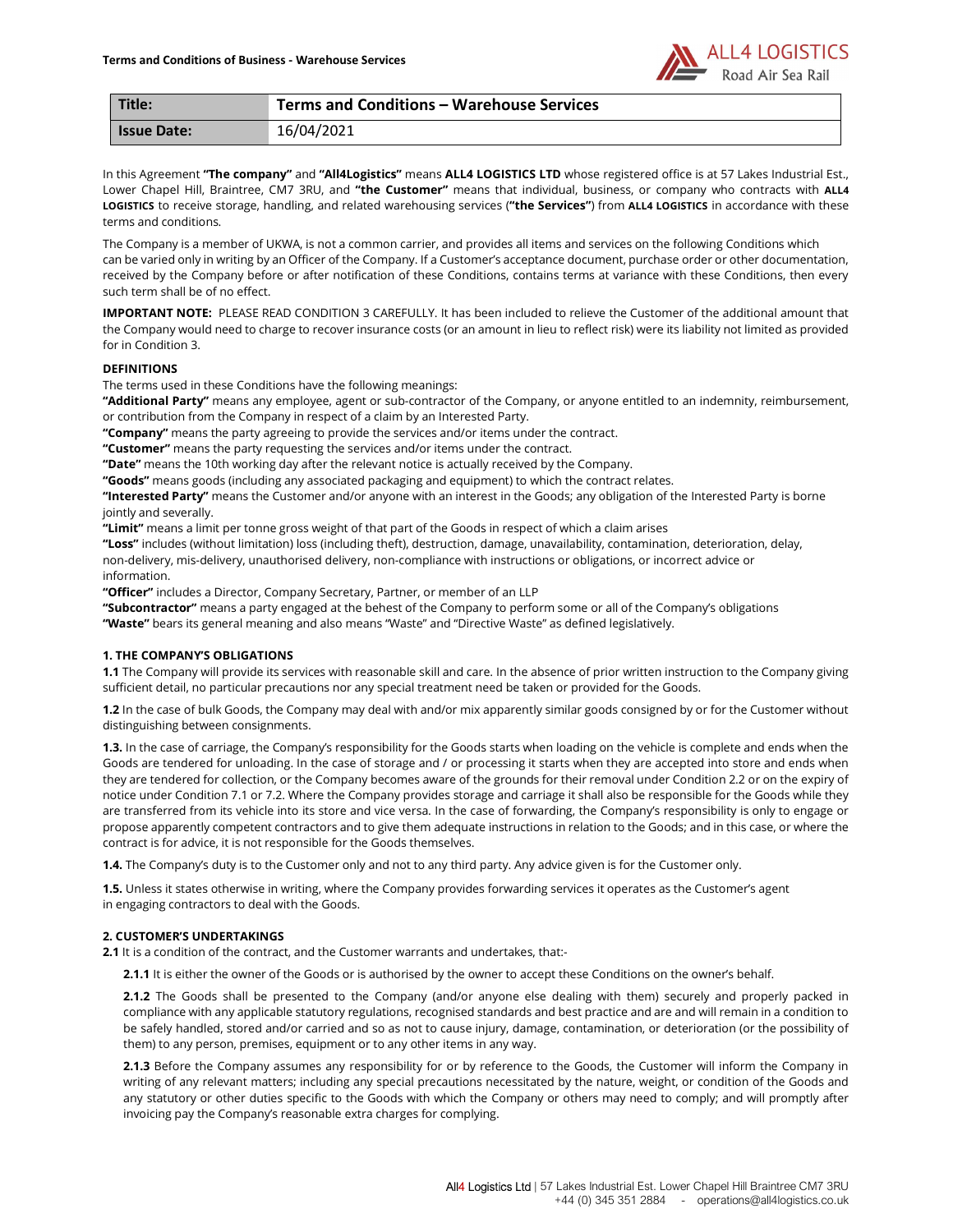

2.1.4 It will promptly after invoicing reimburse all duties, taxes and expenses that the Company may be required to pay in respect of the Goods including where the liability to pay them arises due to the fault, other act or omission of the Company or its employees or sub-contractors.

2.1.5 Except to the extent previously notified in detail to, and accepted by, the Company in writing none of the Goods: are hazardous or contaminated; may cause pollution of the environment or harm to human health if they escape from their packaging; require any official consent or licence to handle, possess, deal with or carry; will at any time whilst in the care or control of the Company constitute Waste.

2.1.6 Where the Company is carrying the Goods, the Customer will provide a risk assessment and method statement appropriate for the Goods and any location in which they are being handled. Unless otherwise previously agreed the Customer will provide suitable facilities and equipment for, and will procure, safe and prompt loading and unloading of the Goods. The Customer will pay demurrage at the Company's standard rate if the vehicle is delayed for more than 30 minutes beyond the time reasonably needed for loading or unloading; and demurrage and storage charges if delivery is refused.

2.1.7 It will comply with any reasonable regulations of the Company relating to handling, carriage, storage or forwarding of Goods (and ancillary matters) which are notified in writing from time to time.

2.1.8 Information given by or on its behalf shall be materially correct and complete.

2.2 The Customer will indemnify the Company against any loss or damage it suffers as a result of carrying out the Customer's instructions or which is related to any breach of the Customer's obligations and will pay all costs and expenses (including professional fees) incurred in, and the Company's reasonable charges for, dealing with the breach and its consequences. The Customer will pay an extra charge equal to the amount of any fine or penalty payable by the Company wholly or partly as a result of a breach by the Customer. If the Company suspects a breach of Condition 2, it may refuse to accept the Goods, demand their immediate removal, or itself arrange their removal without notice, at the Customer's expense.

## INSURANCE AND THE COMPANY'S LIABILITY FOR LOSS

3.1 Except as provided in Condition 3.5, the Company does not insure the Goods and the Customer shall self-insure or make arrangements to cover the Goods against all insurable risks to their full insurable value (including all duties and taxes) with any right for the insurer to bring a subrogated claim against the Company being excluded.

3.2 Subject to Condition 3.3, the Company excludes all liability for Loss however arising.

3.3 If and to the extent that Loss is directly caused by negligence or wilful act or default of the Company, its employees (acting in furtherance of their duties as employees) or sub-contractors or agents (acting in furtherance of their duties as subcontractors or agents) and subject to Conditions 3.4, 3.7 and 3.8, the Company will accept liability for Loss assessed on normal legal principles but not exceeding the Limit fixed by Condition 3.5. Any quantification of value includes duties and taxes.

3.4 In no case shall the Company be liable for any lost profit, income, or savings, wasted expenditure, or indirect or consequential loss.

3.5 In no case shall any liability of the Company (including inter alia any liability in respect of duties and taxes) exceed the Limit, fixed as follows:

**3.5.1** The Customer may specify the Limit as an amount (in Sterling, US Dollars or Euros) per tonne weight by notice in writing stating the Limit and the nature and maximum value of the Goods, including duty and taxes. The Limit nominated by the Customer shall apply in respect of any cause of action arising after the Date. It is a condition of the contract that the Customer pays within 7 days of receipt the Company's invoices for its costs in insuring against its potential liability up to the Limit, and/or to the extent that the Company elects to carry the risk itself, its extra charge equivalent to the estimated or likely cost of such insurance.

**3.5.2.** If the Company having made reasonable efforts is unable to obtain insurance on reasonable terms to cover its liability up to the Limit nominated by the Customer, or if the Customer has not yet paid any invoice issued under Condition 3.5.1, the Company may give 7 days written notice, and the Limit for causes of action arising after expiry shall be £100 sterling per tonne.

3.5.3 Unless and until a higher Limit has been fixed under Condition 3.5.1 and continues in effect, the Limit shall be £100 sterling per tonne.

3.6 Without prejudice to the Company's rights under Condition 6 to be paid free from deduction or set-off, any limitation of liability on the part of the Company shall be applied to any claim by the Customer before any set off or counterclaim is asserted against money due to the Company.

**3.7** The Company shall not be liable for any claim unless:

3.7.1 it has received written notice of it within 10 days of the event giving rise to the claim coming to the knowledge of the Customer or consignee; and it has received within 21 days of the event giving rise to the claim coming to the knowledge of the Customer or consignee sufficient detail in writing to enable investigation. In the case of failure to deliver, time shall run from the first working day after the expected date of delivery.

3.7.2 No legal proceedings (including any counterclaim) may be brought against the Company unless they are issued and served within 9 months of the event giving rise to the claim.

3.8 The Company shall not be liable for any Loss to the extent that it is caused or contributed to by a breach of any of the Customer's obligations in Condition 2, or by any of the circumstances by virtue of which the Company is relieved of its obligations under Condition 8.